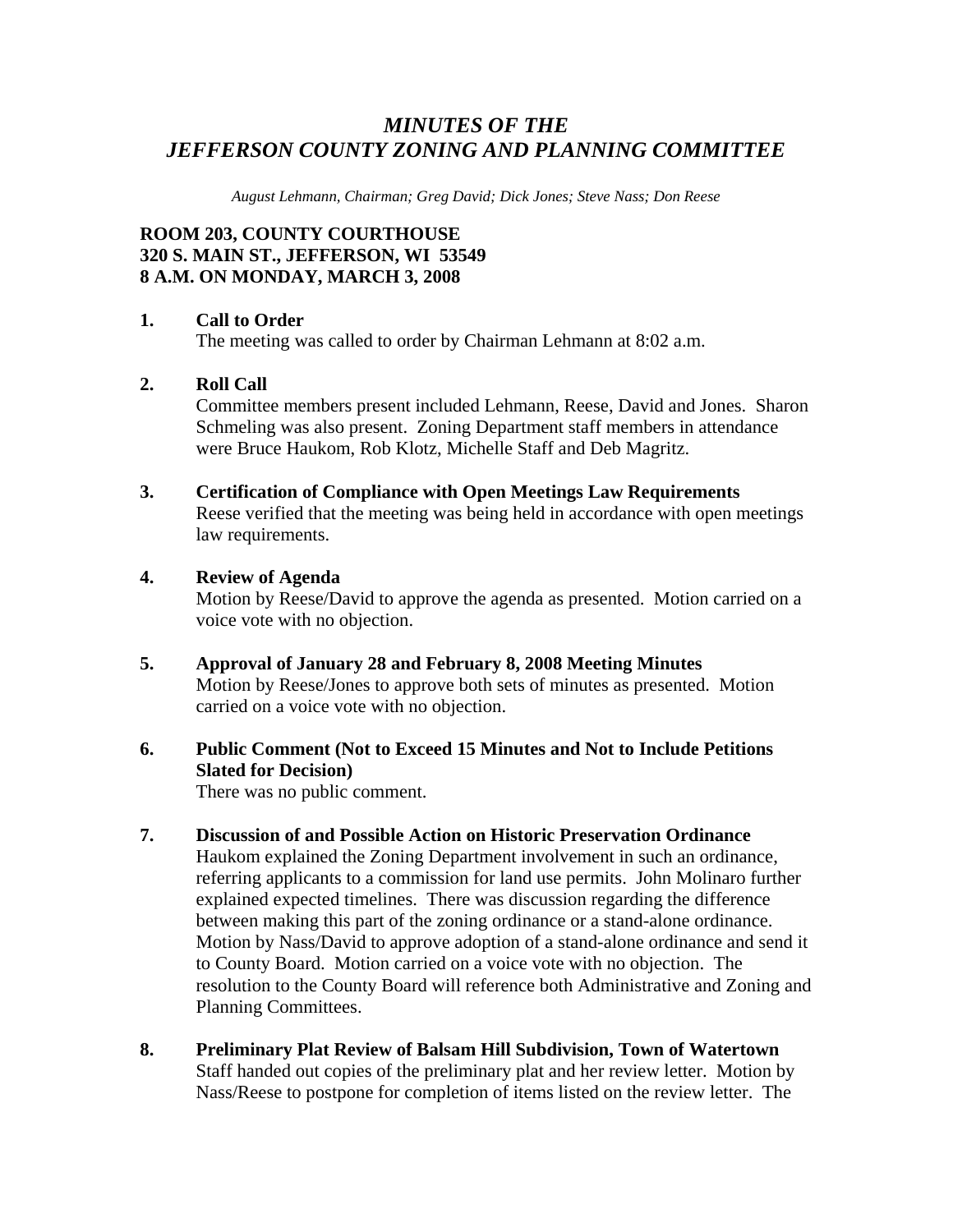Committee noted that this is an existing Residential R-2 zone, and land use plan elements dealing with density and slope are not applicable in this case.

- **9. Consideration of and Possible Decision on Public Hearing Review to Enlarge the Maximum Size Allowed for Farm Consolidation**  Haukom explained and handed out copies of the proposal. Motion by Reese/Nass to take the proposed changes through a public hearing process. Motion carried on a voice vote with no objection.
- **10. Review of Approval for Petition 3259A-07 Todd Saeger/Dorothy Teich (LE) Property, Town of Watertown**

Motion by Reese/Jones to allow the change to be processed administratively, with no need to take the reduction to County Board. Motion carried on a voice vote with no objection.

## *PLEASE SEE INDIVIDUAL FILES FOR A COMPLETE RECORD OF THE FOLLOWING DECISIONS:*

- **11. APPROVE WITH CONDITIONS Petition 3305A-07 for Dennis Kieck, Town of Watertown, Presented in Public Hearing on December 20, 2007 and Subsequently Tabled** on a motion by Reese/Nass**;** motion carried on a voice vote with no objection.
- **12. Decision on Petitions Presented in Public Hearing on February 21, 2008: APPROVE WITH CONDITIONS** 3316A-08 – Dennis Stilling, Town of Aztalan on a motion by Reese/Nass. Motion carried on a voice vote with no objection.

**APPROVE WITH CONDITIONS** 3320A-08 – Franz & Vickie Weigand, Town of Sumner on a motion by Nass/Reese. Motion carried on a voice vote with no objection.

**POSTPONED** 3319A-08 – Charles & Cathy Naber, Town of Koshkonong on a motion by Reese/David. Motion carried on a voice vote with no objection. **POSTPONED** 3318A-08 – Clarence Draeger, Town of Koshkonong on a motion by David/Nass. Motion carried on a voice vote with no objection.

**POSTPONED** 3321A-08 & 2878A-08M – Glen Schilder, Town of Farmington on a motion by Nass/Reese. Motion carried on a voice vote with no objection. **POSTPONED** 3317A-08 & 3322A-08 – Nathan Holland/Nathan, Patrick & Lynda Holland, Town of Jefferson on a motion by Reese/David. Motion carried on a voice vote with no objection.

## **13. Upcoming Meeting Dates**

March 14, 2008, 8 a.m. - Site Inspections Leaving From Courthouse Room 203 (Greg David will be absent)

 March 20, 2008, 7 p.m. – Public Hearing in Courthouse Room 205 March 31, 2008, 8 a.m. – Decision Meeting in Courthouse Room 203 April 11, 2008, 8 a.m. – Site Inspections Leaving From Courthouse Room 203